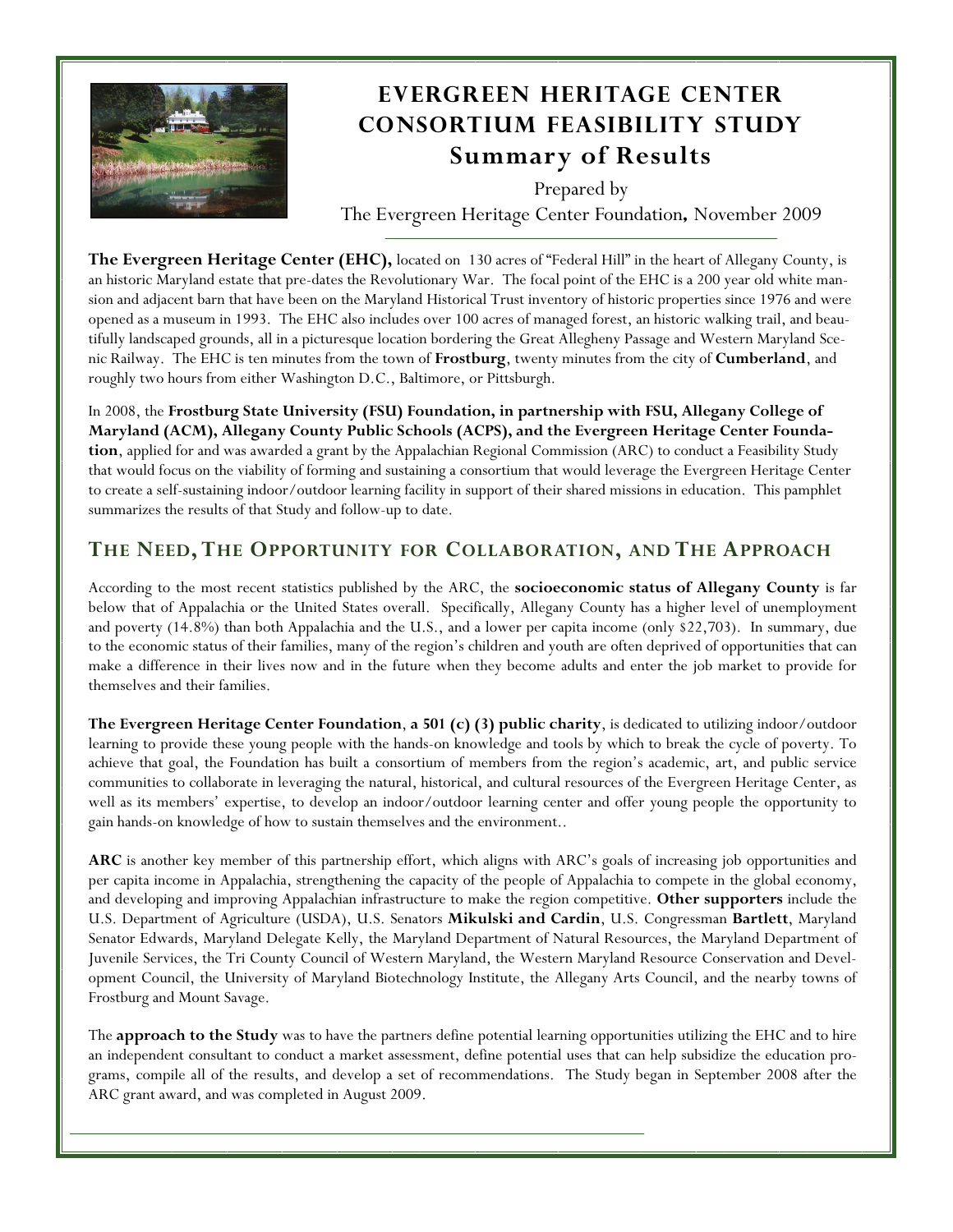#### **PARTNER LEARNING OPPORTUNITIES**

Together, the Study partners identified over 100 courses, science camps, and projects that can leverage the Center for hands-on learning:

**Frostburg State University (FSU)** identified **102 existing courses** that could leverage the EHC to provide hands-on learning opportunities for as many as **7000 students over five years**. Each of these opportunities requires its students to produce professional quality work products that can be added to student portfolios or resumes. Examples include the arts (paintings and illustrations of native plants), biology (studies of EHC plants, animals, soil, and water sources), business (evaluation of "green" business opportunities and joint ventures), computer science (design and development of the EHC web site), cultural anthropology (inventory of the antiques and artifacts at the EHC), education (an outdoor learning program for grade school children), energy (demonstrations of clean/renewable energy alternatives), environmental studies (demonstrations of environmental best practices), ethnobotany (an analysis of the EHC plant community), geography (a map of the Evergreen Coal Trail), history (documentation of EHC history), leadership studies (plans for special events), mass communications (a video production about the EHC), recreation and parks management (plans for EHC outdoor facilities), and wildlife and fisheries (workshops on responsible water and soil conservation management). FSU also determined that the EHC can provide an outdoor learning laboratory for its Appalachian Center for Ethnobotanical Studies (a virtual center created in a partnership between FSU, the University of Maryland Biotechnology Institute, and West Virginia University. In addition, the EHC could complement FSU's Sustainable Energy Research Facility (which will demonstrate energy alternatives in new construction) by providing opportunities to implement, study, and demonstrate clean/renewable energy alternatives in EHC's existing facilities.

**Allegany College of Maryland (ACM)** identified **six continuing education programs** that could utilize the Evergreen Heritage Center to provide learning opportunities for 250+ students, including those in the arts, historical preservation, health and wellness, management and leadership for business, massage therapy, and spiritual development. Continuing education is a key area of focus for ACM because it provides the most flexibility in the development of new course offerings and focuses on ACM's largest student population. The EHC is viewed as an opportunity to attract more out-of–town visitors to ACM's continuing education program.

**Allegany County Public Schools (ACPS)** expressed an interest in utilizing the EHC to support **summer science day camps**, due to structured program requirements during the school year. Summer science day camps would support the objectives of both the GEAR-UP (encouraging children to continue their education) and STEM (science, technology, engineering, and math) programs, as well as those of the No Child Left Inside initiative.

**Other educational opportunities** were also identified during the Study including those for Juvenile Services ("green" job skills), Girl and Boy Scouts (service learning projects), Salvation Army and the YMCA (after school and summer camp workshops), plus field trips and environmental education workshops for Head Start children, PTA sponsored after school programs, home schooling programs, senior day care, and programs for the disabled.

#### **SUCCESSFUL PILOT PROGRAMS**

To test the concept of the project while the Study was being planned and then executed, **in 2008, FSU professors began utilizing the EHC as part of their curriculum**. In the spring semester, an environmental planning class conducted an analysis of the EHC property and prepared an extensive environmental report. In the fall of 2008, a forestry class observed a demonstration of responsible timber harvesting, a marketing class identified potential sources of income for the EHC, and an ethnobotany class conducted an inventory of EHC's wild medicinal herbs. By the spring of 2009, eleven classes were utilizing the EHC for photography, painting, plant analysis, agroforestry projects, and web site design. (Indoor/outdoor learning at the EHC has continued since the completion of the Study and now includes more than twenty courses for the fall of 2009 and spring of  $2010$ .) FSU Students at the EHC

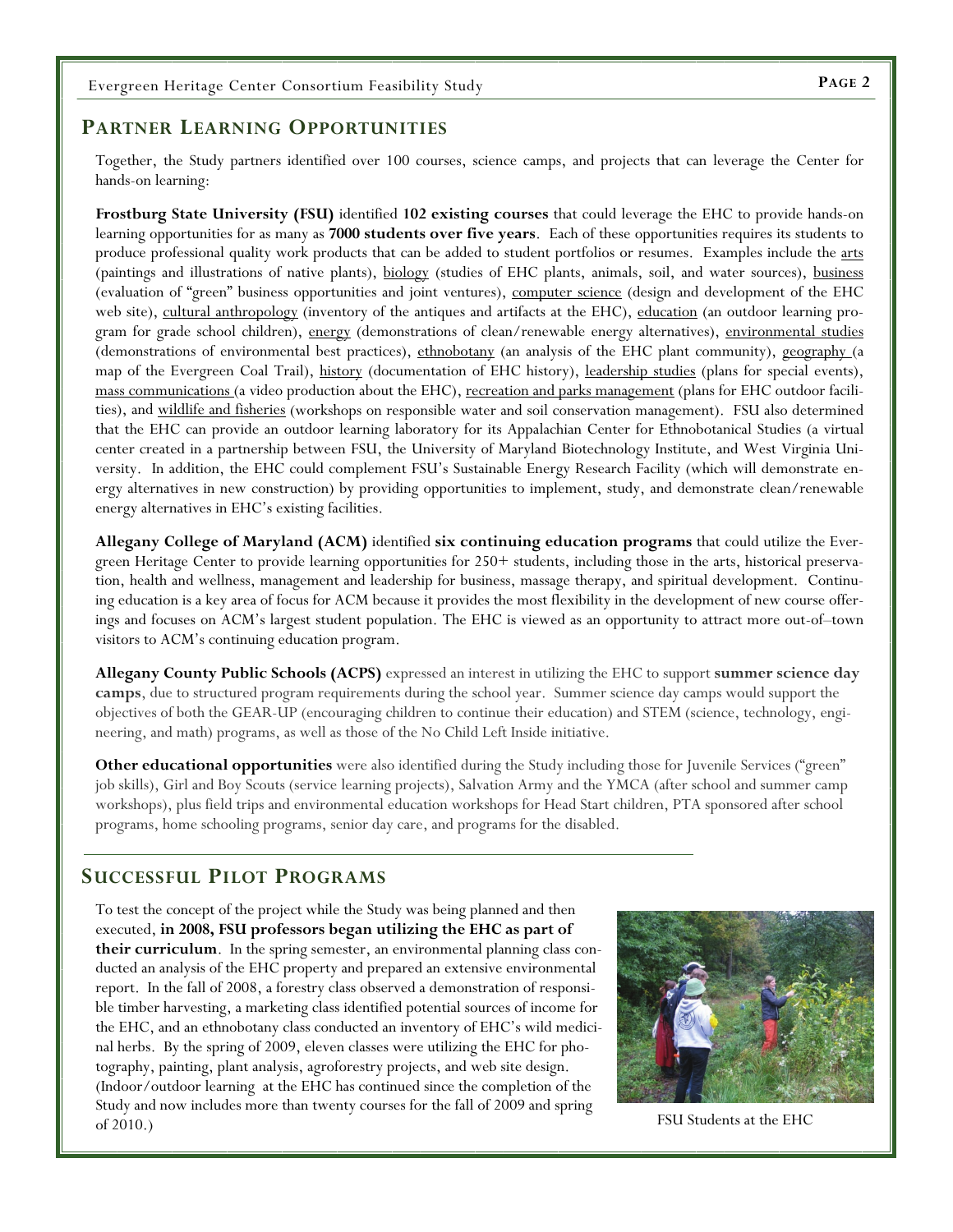### **ASSESSING THE MARKETPLACE FOR POTENTIAL SOURCES OF INCOME**

Assessing the marketplace began with a series of interviews and the development of a profile of the region:

- The **Western Maryland Scenic Railway and the Great Allegheny Passage** were found to be two of the strongest drivers of the area's growing tourism market. (1.8M visitors last year).
- **The Arts** are of growing importance in the region and are drawing more and more visitors.
- **The region is part of a larger market** (within a two hour drive) that contains 2.8M residents, the majority of whom are willing to drive across the region to attractions of interest.
- Although there are a variety of meeting/event spaces for small functions, there is a **strong demand/competition for large events** (150-300 people).

The result is an opportunity for additional tourism activities (particularly those in proximity to the Railway and the Passage) and also for indoor/outdoor venues that provide a flexible, well maintained space for large events.

#### **RECOMMENDED INCOME GENERATING USES OF THE EHC**

After evaluating a wide range of potential revenue generating uses of the EHC, considering business factors (e.g. cost), mission alignment, market appeal and competition, and planning factors (e.g. site suitability); the top ranking sources of income included the **historic house and barn; a growing center with greenhouse and arboretum; an outdoor pavilion and amphitheatre; outdoor recreation (hiking, geocaching, and activities along the historic Evergreen Trail); theme cabins for executive retreats; and potentially a multiuse LEED certified ("green") conference center.** These uses would leverage and build upon the existing Evergreen Museum and its adjacent Learning Center. **A conceptual map** of these uses is shown below.

# The Evergreen Heritage Center